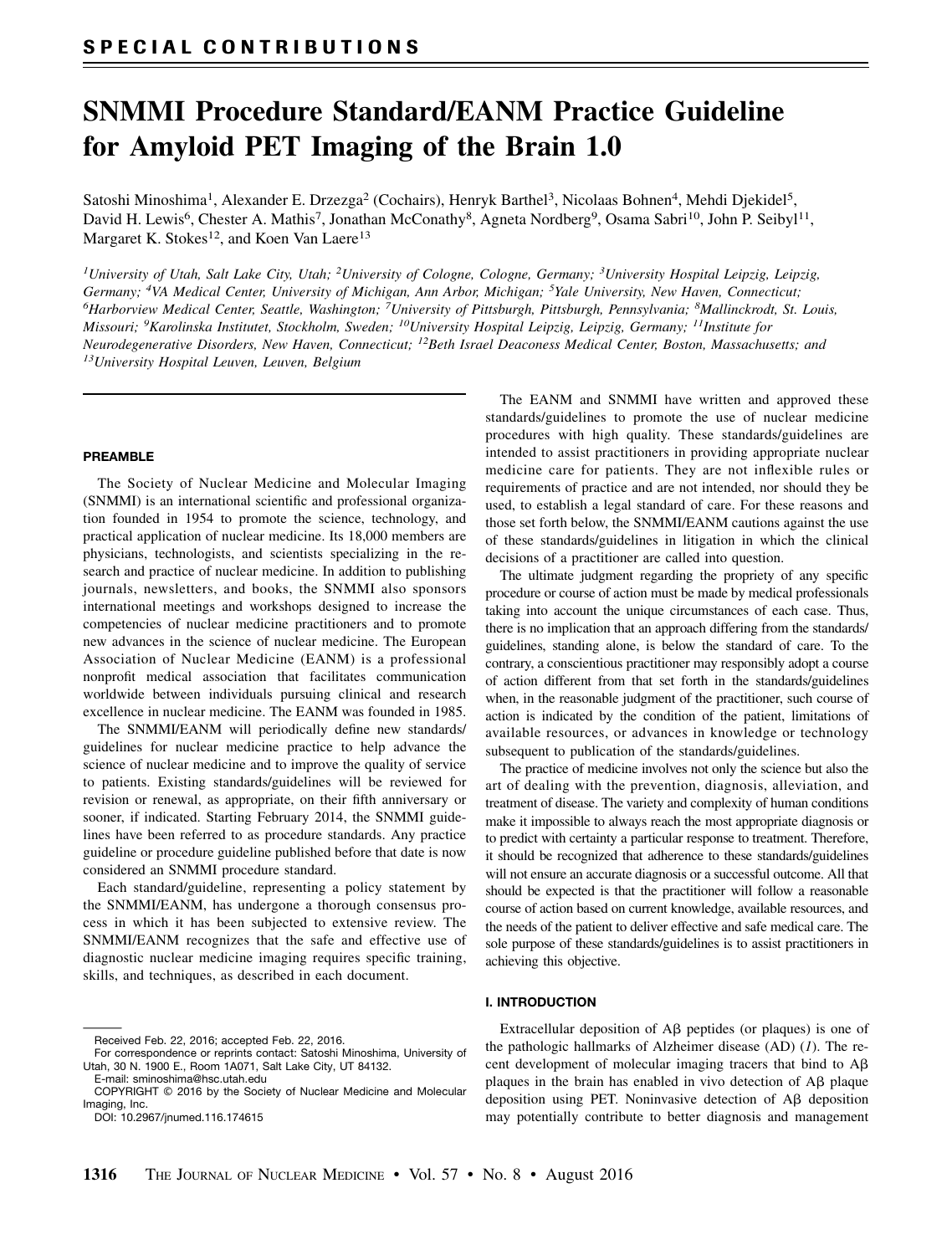of patients with cognitive decline suspected of having neurodegenerative disorders. Additionally, confirmation of the presence of  $A\beta$  deposition among subjects and monitoring of changes in  $A\beta$ deposition may become critical in therapeutic interventions that are specifically designed to remove A<sub>B</sub> deposits from the brain. As of 2015, 3 compounds had been approved for imaging  $\overrightarrow{AB}$  plaques by the U.S. Food and Drug Administration and the European Medicines Agency: 18F-florbetapir (Amyvid; Eli Lilly), 18F-flutemetamol (Vizamyl; GE Healthcare), and 18F-florbetaben (NeuraCeq; Piramal Pharma).

AD is the most common form of dementia. It is a neurodegenerative disease characterized by a constellation of clinical symptoms ranging from declines in short-term memory or executive function to behavioral changes, loss of language, alogia, impaired psychosocial function, and eventually death. The hallmarks of the disease have been classically defined by neuropathologic changes including the formation of abundant  $\overrightarrow{AB}$  plaques and neurofibrillary tangles of phosphorylated tau protein. Such protein aggregations are hypothesized to provoke or result from other pathologic processes observed in AD, including inflammation, synaptic dysfunction, neuronal disconnection, and neuronal loss. However, the exact pathogenesis of AD and cascades of pathologic changes are still a matter of intense debate and investigation.

Recently the National Institute on Aging–Alzheimer Association and the Consortium to Establish a Registry for Alzheimer Disease, as well as the International Working Group, published updated consensus guidelines for the neuropathologic assessment of AD (2–4). These guidelines define AD as a clinicopathologic entity, instead of neuropathologic disease confirmed at autopsy, with a set of clinical signs and symptoms of cognitive and behavioral changes that are typical of patients who have substantial AD neuropathologic changes. The National Institute on Aging–Alzheimer Association consensus guidelines describe AD as a continuum of pathologic processes ranging from preclinical AD and mild cognitive impairment (MCI) to dementia. This has set the stage for biomarkers, including imaging biomarkers to play a role in defining and diagnosing the various time points (stages) along the AD continuum.

Preclinical AD is defined as the stage of the disease at which a series of pathologic events, including  $\overrightarrow{AB}$  buildup, is occurring in the brain before the onset of significant and clinically detectable symptoms.

MCI is marked by clinical symptoms of memory or other cognitive problems greater than normal for age and education. These symptoms are mild enough not to interfere with independent and instrumental activities of daily living such as dressing, eating, and caring for personal hygiene. It is important to note that MCI is a heterogeneous entity, that not everyone with MCI has AD, and that MCI patients may or may not progress to dementia. However, the risk of conversion to clinically manifest dementia is significantly increased in MCI, and MCI can thus be considered a risk factor for the development of AD dementia.

Other patients who may benefit from an amyloid imaging biomarker include those with probable AD dementia (5,6) and those with possible AD dementia (7).

# II. GOALS

The goal of this standard/guideline is to assist nuclear medicine practitioners in recommending, performing, interpreting, and reporting the results of brain PET imaging that depicts  $\beta$ -amyloid (A $\beta$ ) deposition in the brain (referred to as amyloid PET hereafter).

#### III. COMMON CLINICAL INDICATIONS

Appropriate-use criteria for amyloid PET have been published recently by the SNMMI and Alzheimer's Association joint task force  $(8–10)$ . The appropriate-use criteria emphasize that amyloid PET is currently most likely to be helpful when the patient has objectively confirmed cognitive impairment, when the cause of cognitive impairment remains uncertain after a comprehensive evaluation by a dementia expert, when the differential diagnosis includes AD dementia, and when knowledge of the presence or absence of AB pathology is expected to increase diagnostic certainty or alter patient management.

Dementia experts are defined as physicians trained and boardcertified in neurology, psychiatry, or geriatric medicine who devote a substantial proportion  $(>=25%)$  of patient contact time to the evaluation and care of adults with acquired cognitive impairment or dementia, including probable or suspected AD (8).

The use of amyloid PET is considered appropriate when any of the following is true: the patient has persistent or progressive unexplained MCI; the core clinical criteria for possible AD are satisfied but there is an unclear clinical presentation—either an atypical clinical course or an etiologically mixed presentation; or the patient has progressive dementia and the age of onset was atypically early (usually defined as  $\leq 65$  y).

The use of amyloid PET is considered inappropriate when any of the following is true: the patient meets the core clinical criteria for probable AD and had a typical age of onset, there is a need to determine the severity of dementia, the patient is asymptomatic and either has a family history of AD or has been shown to carry the e4 allele of apolipoprotein E, the patient has a cognitive complaint that has not been confirmed on clinical examination, a test in lieu of genotyping is needed for a patient who is a suspected autosomal dominant mutation carrier, the patient is asymptomatic, or the imaging is to be performed for nonmedical reasons (e.g., legal, insurance coverage, or employment screening).

The above appropriate-use criteria have not been validated for patient outcome or for use of possible future anti- $\Delta\beta$  therapies, and further health services research is necessary to determine effective clinical use of amyloid PET.

## IV. QUALIFICATIONS AND RESPONSIBILITIES OF PERSONNEL

#### A. Physician

Amyloid PET examinations should be performed by, or under the supervision of, a physician specialized in nuclear medicine and certified by accrediting boards. Physicians who interpret amyloid PET results should also complete appropriate training programs provided by the manufacturers of approved radiotracers.

#### B. Technologist

Amyloid PET examinations should be performed by qualified registered or certified nuclear medicine technologists. See Performance Responsibility and Guidelines for the Nuclear Medicine Technologist for further details.

# V. PROCEDURE/SPECIFICATIONS OF THE EXAMINATION

See also the SNMMI Procedure Standard on General Imaging. As of the end of 2014, 18F-florbetapir, 18F-flutemetamol, and 18F-florbetaben had been approved by the U.S. Food and Drug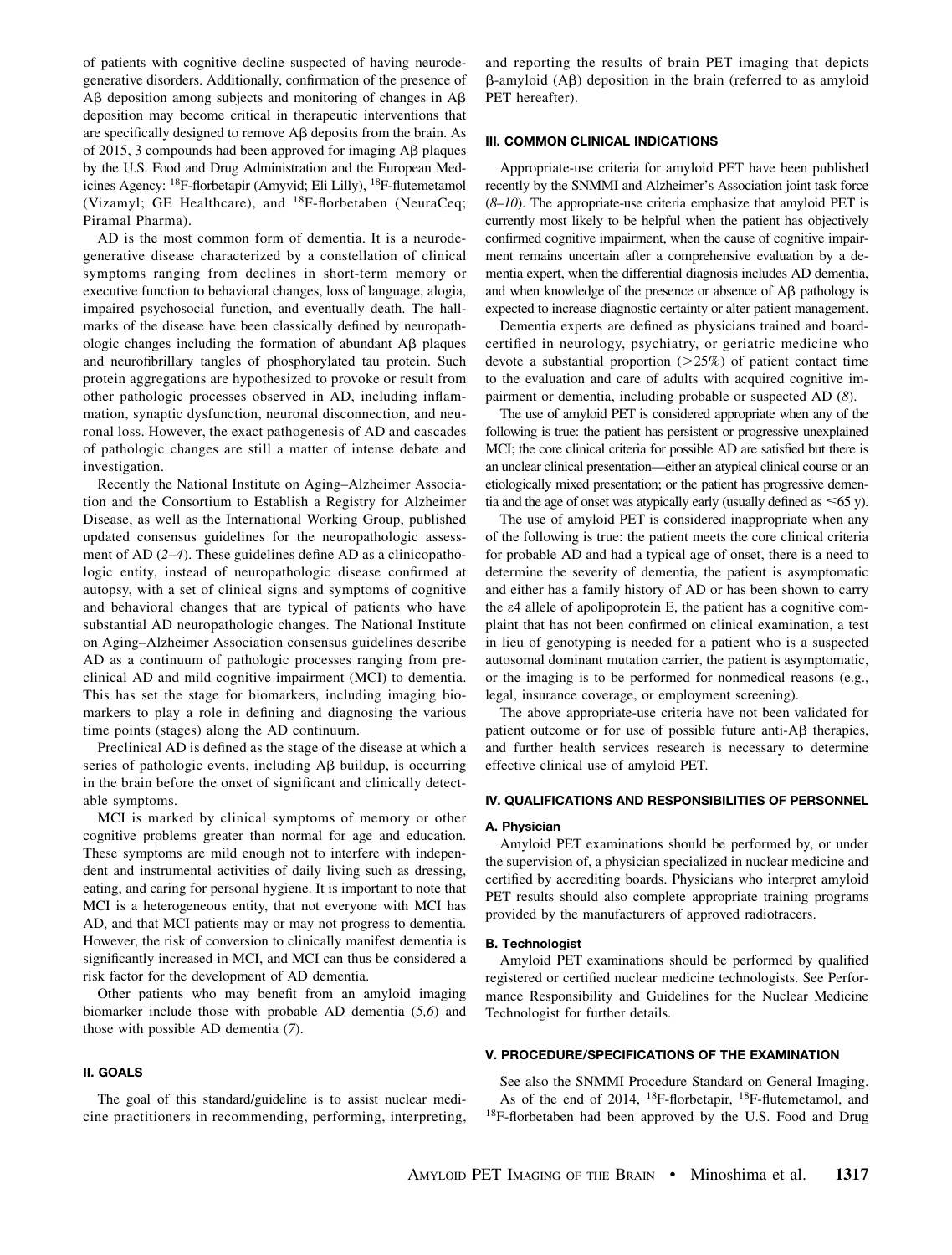Administration and the European Medicines Agency for amyloid PET examinations. Although these radiotracers share a common imaging target and similar imaging characteristics, amyloid tracers can differ in their tracer kinetics, specific binding ratios, and optimal imaging parameters (11).

# A. Nuclear medicine study request

The nuclear medicine imaging facility should check with its local nuclear pharmacy provider as to the availability of the radiotracer before scheduling the examination. Advanced notice may be required for tracer delivery.

The study requisition should include clinical information about the patient to justify the study and to allow coding of the examination or study, information about the ability of the patient to cooperate with the test, and information about current medications in case mild sedation is necessary. It is also helpful to know if the patient needs to be accompanied by a guardian.

#### B. Patient preparation and precautions

#### 1. Prearrival and patient instructions

Patients may require a careful explanation of the procedure and constant reminders of the need for their cooperation. It is often helpful to have a family member or guardian present to help with reassurance and to explain the procedure in a manner that is understood by the patient.

Patients who are unable to cooperate with the examination may need sedation. The sedation method will vary by patient and may need to be determined on the basis of the information provided by the referring physician. Sedation should be arranged at the time an amyloid PET examination is scheduled so that the procedure will go smoothly and without delay.

It is not known whether amyloid PET radiotracers have harmful fetal effects. Although pregnancy is often not relevant in a dementia population, amyloid PET should be performed on a pregnant woman only if there is a clear clinical benefit. Per standard practice, pregnancy status should be confirmed before administering a radiotracer to a female patient of reproductive potential.

Similarly, breastfeeding is rarely a concern for dementia patients. It is not known if amyloid PET tracers have harmful effects on infants or breast tissue. However, for caution in this rare instance and because of the potential for radiotracer excretion in human milk and potential radiation exposure to infants, either avoid performing amyloid PET imaging on a breastfeeding mother or have the mother interrupt breastfeeding for 24 h after administration of the 18F radiotracer.

There is no known evidence to suggest that there are drug interactions between amyloid radiotracers and common drugs prescribed for dementia patients, such as donepezil, galantamine, and memantine. No drug withdrawal is recommended at this time.

## 2. Information pertinent to the procedure

Several parameters should be taken into consideration in order to improve the quality of the study acquisition and reporting.

Correlation (preferably using digital image coregistration) with recent or concurrent morphologic imaging studies (e.g., CT or MRI) is recommended to evaluate the amount and location of brain atrophy as well as other anatomic changes such as encephalomalacia from prior stroke, brain surgery, or head trauma, which may affect amyloid PET scan interpretation.

Correlation of amyloid PET results with prior PET or SPECT brain studies may be performed, although interpretation of the amyloid PET scan should be done independently of clinical or other imaging data (other than the morphologic imaging just mentioned).

The patient's ability to lie still for the duration of the acquisition should be assessed before injection of the radiotracer.

For patients requiring sedation, 18F-labeled radiopharmaceuticals should be injected before the administration of sedation to minimize any theoretic effects of sedatives on cerebral blood flow and radiotracer delivery.

#### 3. Precautions

General precautions are recommended on handling the 18Flabeled radiopharmaceutical solution, such as the precaution of using aseptic technique during the injection and appropriate radiation shielding. The dose must be assayed in a suitable calibrator before administration. The injection site should be routinely inspected for dose infiltration.

Specific precautions should be taken for an amyloid PET examination. The radiopharmaceutical dose solution should be inspected before administration. It should not be used if it contains particulate matter or is discolored. The radiotracer should be injected using a short intravenous catheter (4 cm [1.5 inches] or less) to minimize the potential for adsorption of substantial amounts of the drug to the catheter. Portions of the radiotracer dose may readily adhere to longer catheters.

# C. Radiopharmaceuticals

Several radiotracers for amyloid PET have been investigated. A wealth of information is available on the radiotracer  ${}^{11}$ C-Pittsburgh compound B, followed by growing numbers of publications on the  $18F$ -labeled compounds. As of 2014,  $18F$ -florbetapir (Amyvid), 18F-flutemetamol (Vizamyl), and 18F-florbetaben (NeuraCeq) have been approved by both the U.S. and the European authorities. Although these radiotracers share a common imaging target and similar imaging characteristics,  $\overrightarrow{AB}$  tracers can differ in their tracer kinetics, specific binding ratios, and optimal imaging parameters (11) and hence will have different recommended injected doses, times to initiate imaging after injection, and scan durations.

#### D. Image acquisition

Before scanning, patients should empty their bladder for maximum comfort during the study. They should be supine and have a suitable head support. To reduce the potential for head movement, patients should be as comfortable as possible, with the head secured completely. Tape or other flexible head restraints may be used and are often helpful. Extreme neck extension or flexion should be avoided. The entire brain should be in the field of view, including the entire cerebellum.

The imaging protocol for <sup>18</sup>F-florbetapir, <sup>18</sup>F-flutemetamol, and 18F-florbetaben are described here. The radiotracer should be injected as a single intravenous slow bolus in a total volume of 10 mL or less. The catheter should be flushed with at least 5–15 mL of 0.9% sterile sodium chloride to ensure full delivery of the dose. The recommended dose, waiting period, and acquisition duration are summarized in Table 1. Images should be acquired in 3-dimensional mode with appropriate data corrections and reconstructed using attenuation correction with typical transaxial pixel sizes of 2– 3 mm and a slice thickness of 2–4 mm.

The patient should be advised to hydrate and void after the scanning session to diminish radiation exposure.

Acquisition of early postinjection images reflecting cerebral blood flow has been described as an aid for better image interpretation and improved accuracy for  ${}^{18}F$ -florbetapir (12). Such methods and their diagnostic values are currently under investigation.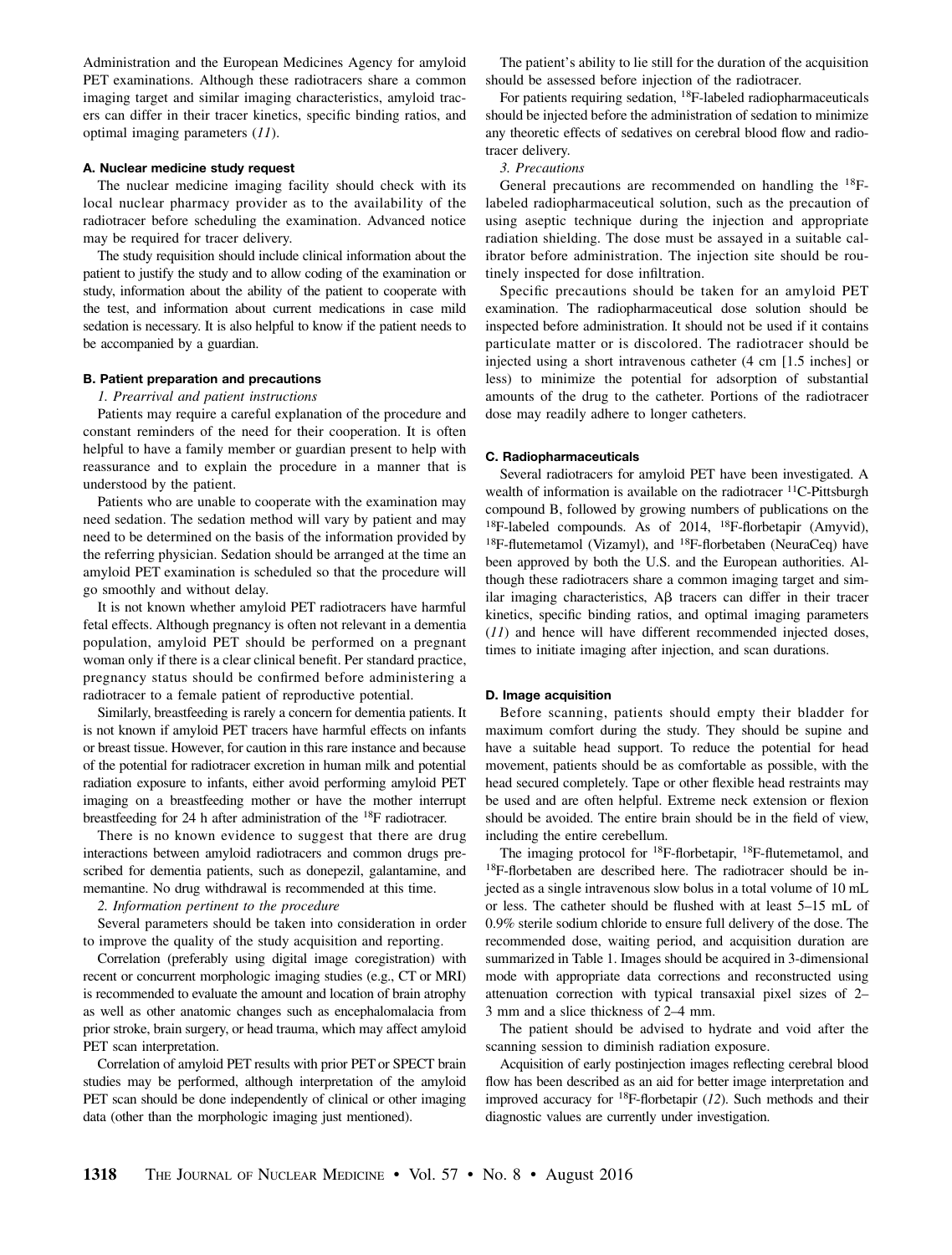## E. Interpretation

The specific criteria for amyloid PET image interpretation may differ among available radiotracers, and interpreters should be aware of the Food and Drug Administration or European Medicines Agency recommendations specific to a given amyloid tracer. The following general principles should be applied to the interpretation of amyloid PET scans.

PET images should have at least 16-bit pixels to provide an adequate range of values, and appropriate image scaling should be used for display. Gray scale display is preferred, but a specific color scale may be used, as recommended by the manufacturer for  $^{18}$ F-flutemetamol. For  $^{18}$ F-florbetaben and  $^{18}$ F-florbetapir, PET images should be displayed in the transaxial orientation using gray scale or inverse gray scale. Correlated display of coronal and sagittal planes may be used to help define the tracer uptake and to ensure that the entire brain has been reviewed.

Image size should be optimized in order to evaluate gray–white matter differentiation. For 18F-florbetapir, the maximum intensity of the display scale should be set to the brightest region of overall brain uptake. For 18F-florbetaben, the manufacturer recommends using the white matter maximum as the reference. For 18F-flutemetamol, the manufacturer recommends setting the scale intensity in the pons region to 90%.

Review of transaxial images from the bottom to the top of the brain allows for initial confirmation of normal gray–white matter differentiation in the cerebellum. The cerebellar cortex is expected to be generally free of  $\mathsf{A}\mathsf{B}$  deposition even in subjects with cerebral cortical amyloid disease. Thus, the cerebellar gray matter and white matter should always be clearly delineated from each other. All cerebral cortical and subcortical regions should then be screened for gray matter radiotracer uptake. Specific attention should be paid to the lateral temporal, frontal, posterior cingulate/precuneus, and parietal cortices, but also the basal ganglia. The gray matter intensity of the cerebellar cortex is usually less than that of cerebral cortical regions on a normal scan because of closer proximity of white matter structures in the latter. If image quality is significantly degraded by head motion, rescanning or rescheduling should be considered.

Negative amyloid PET scans normally show nonspecific white matter uptake and little or no binding in the gray matter. Thus, negative scans have a clear gray–white matter contrast. The amount of normal white matter uptake varies with the radiotracer used. The uptake pattern in  $\mathsf{A}\mathsf{B}$ -negative subjects resembles a blueprint of white matter distribution (white matter sulcal pattern) with numerous concave arboreal ramifications not reaching into the cortical ribbon. A clear, wide, irregular gap between the cerebral hemispheres will usually be visible.

Regarding positive scans, in patients with significant amounts of  $\overrightarrow{AB}$  deposition in the brain, radiotracer uptake in gray matter blurs the distinction of the gray–white junction. Thus, a key feature for distinguishing  $\mathsf{A}\mathsf{B}\text{-}\mathsf{positive}$  from -negative patients is loss of gray–white matter contrast, with radiotracer uptake extending to the edge of the cerebral cortex and forming a smooth, regular boundary. Radiotracer uptake may drop sharply at the cortical margin, and a convex outer surface of the brain may be outlined rather than the white matter sulcal pattern typical of a negative scan. Gaps between the two hemispheres may no longer be defined or, if seen, may appear as a thin, regular line. Abnormal radiotracer uptake tends to be symmetric, affecting both right and left lobar structures. Cortical regions exhibiting the most distinct radiotracer accumulation in  $\mathsf{A}\mathsf{B}\text{-}\mathsf{positive}$  subjects typically include the lateral temporal and frontal lobes, as well as the posterior cingulate cortex/ precuneus and the parietal lobes, whereas the sensorimotor cortex and the visual cortex can be relatively spared. Striatal radiotracer uptake, most notable in the caudate head, is also often found and may be decisive in subjects with major cortical atrophy. In patients with hereditary forms of AD, uptake that is particularly intense in the striatum has been described  $(I)$ . The cerebellar cortex does not usually show radiotracer uptake in most amyloid-positive subjects. Thus, the cerebellum can generally be used as a reference region for visual and semiquantitative interpretation. The radiotracer package inserts provide specific guidelines on the number of affected cortical regions required for definition of a positive scan. An intermediate (or indeterminate) scan pattern may also be encountered.

Some scans may be difficult to interpret because of image noise, atrophy with a thinned cortical ribbon, or image blurring. Atrophied brain may lead to false-positive results due to overestimation of radiotracer uptake in the remaining cortex based on spillover from the white matter uptake. Atrophied brain may lead to false-negative results in cases of severe atrophy, rendering it impossible to differentiate a thin ribbon of amyloid-positive cortex from adjacent white matter. The latter cases may erroneously resemble the typical appearance of nonspecific white matter uptake in a healthy control subject. When there is uncertainty as to the location or edge of gray matter on the PET scan and a coregistered CT image is available (as when the study is done on a PET/CT scanner), the interpreter should examine the CT or fused images to clarify the tissue to which radiotracer uptake localizes. If a current MRI study is available, coregistration of PET and MRI data can also provide useful information, especially on localization of cortical (gray–white matter) radiotracer uptake. The clinical introduction of hybrid PET/MRI scanners may help to further improve visual and quantitative data analysis as well as scanning procedures and diagnostic

| Radiotracer                  | Dose             | Wait (min) | Acquisition (min) |
|------------------------------|------------------|------------|-------------------|
| <sup>18</sup> F-florbetapir  | 370 MBq (10 mCi) | $30 - 50$  | 10                |
| <sup>18</sup> F-flutemetamol | 185 MBq (5 mCi)  | 90         | 20                |
| <sup>18</sup> F-florbetaben  | 300 MBq (8 mCi)  | 45-130     | 20                |
|                              |                  |            |                   |

TABLE 1 Recommended Dose, Waiting Period, and Acquisition Duration

Variability in recommended dose is based on differences in absorbed radiation dose (Table 2).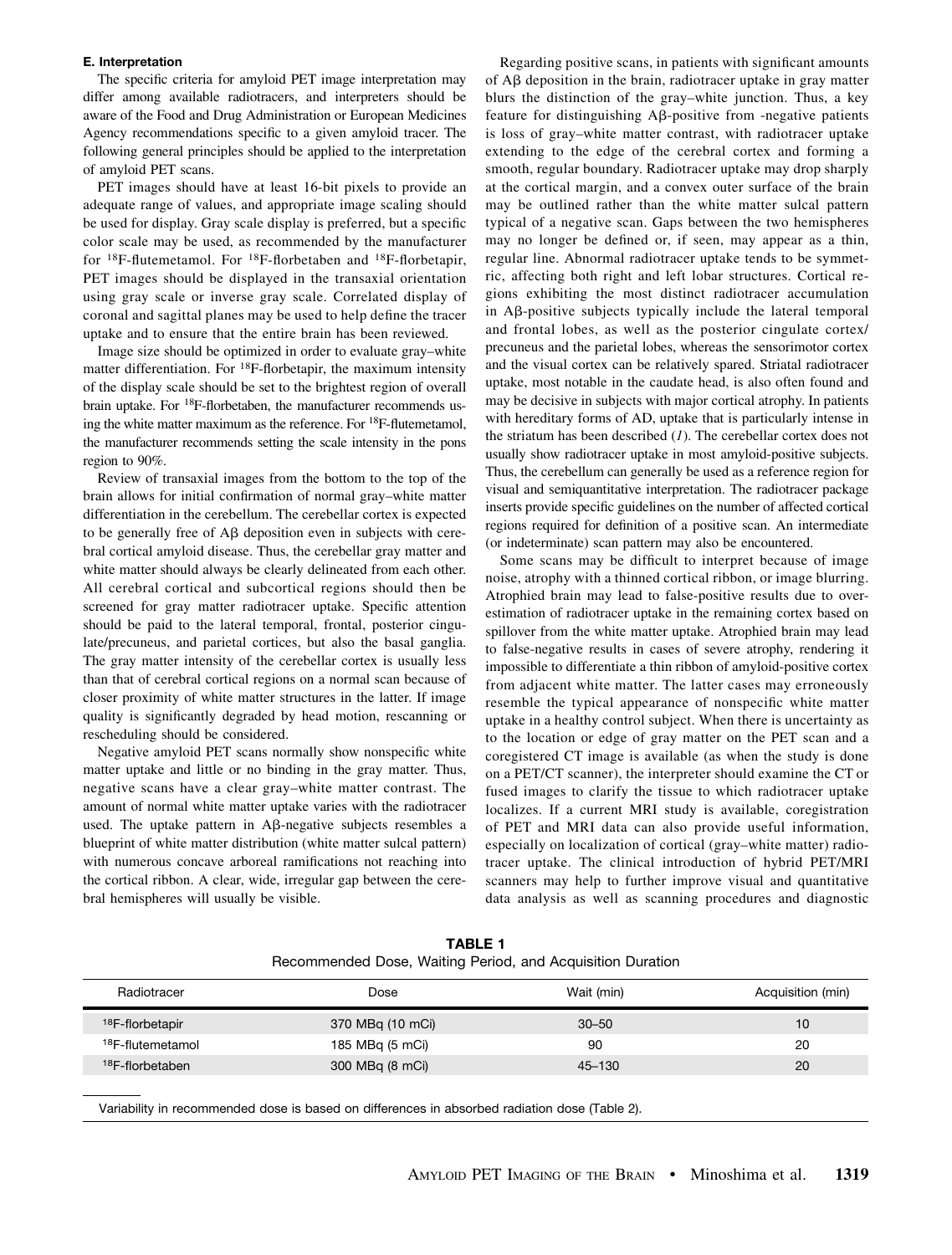TABLE 2 Estimated Mean Absorbed Radiation Doses per Unit of Administered Activity

|                            | Absorbed dose (µSv/MBq)     |                              |                             |
|----------------------------|-----------------------------|------------------------------|-----------------------------|
| Organ or tissue            | <sup>18</sup> F-florbetapir | <sup>18</sup> F-flutemetamol | <sup>18</sup> F-florbetaben |
| Adrenal                    | 14                          | 15                           | 13                          |
| <b>Brain</b>               | 10                          | 12                           | 13                          |
| <b>Breasts</b>             | 6                           | 6                            | $\overline{7}$              |
| Gallbladder wall           | 143                         | 287                          | 137                         |
| Heart wall                 | 13                          | 12                           | 14                          |
| Kidneys                    | 14                          | 40                           | 24                          |
| Liver                      | 64                          | 64                           | 39                          |
| Lower large intestine wall | 28                          | 81                           | 35                          |
| Lungs                      | 9                           | 17                           | 15                          |
| Muscle                     | 9                           | 10                           | 10                          |
| Osteogenic cells           | 28                          | 13                           | 15                          |
| Ovaries                    | 18                          | 33                           | 16                          |
| Pancreas                   | 14                          | 17                           | 14                          |
| Red marrow                 | 14                          | 15                           | 12                          |
| <b>Skin</b>                | 6                           | 6                            | $\overline{7}$              |
| Small intestine            | 66                          | 155                          | 31                          |
| Spleen                     | 9                           | 16                           | 10                          |
| Stomach wall               | 12                          | 15                           | 12                          |
| <b>Testes</b>              | $\overline{7}$              | 5                            | 9                           |
| Thymus                     | $\overline{7}$              | $\,6$                        | 9                           |
| Thyroid                    | $\overline{7}$              | $\overline{7}$               | 8                           |
| Upper large intestine wall | 74                          | 173                          | 38                          |
| Urinary bladder wall       | 27                          | 62                           | 70                          |
| <b>Uterus</b>              | 16                          | 27                           | 16                          |
| Total body                 | 12                          | 14                           | 11                          |
| Effective dose (µSv/MBq)   | 19                          | 34                           | 19                          |

work-up. If a perfusion SPECT or 18F-FDG PET scan is available, correlation with areas of decreased function may assist in such uncertain cases.

Amyloid PET results should be interpreted independently of clinical information, but the final report may integrate scan findings and clinical information and suggest a final or differential diagnosis and patient management plan. Commenting on any correlation with other available imaging data may be helpful to the referring physician.

Visual interpretation comprises a qualitative binary interpretation algorithm of a positive or negative scan. Semiquantitative techniques may be helpful, including use of parametric SUV ratio images. These and other methods and their diagnostic values are currently under investigation. Absolute quantitative measurements of amyloid tracer binding in the brain using a dynamic PET imaging protocol and tracer kinetic analysis are not required clinically but may be used for research purposes.

For radiotracers that have not been approved by the Food and Drug Administration or the European Medicines Agency (e.g., 11C-Pittsburgh compound B), and in certain countries, imaging principles similar to those in this standard/guideline may apply.

## VI. DOCUMENTATION/REPORTING

General recommendations on nuclear medicine reports are provided in the SNMMI Procedure Standard on General Nuclear Imaging and the ACR Practice Guideline for Communication: Diagnostic Radiology.

### A. Indications

The specific clinical symptoms of MCI or dementia should be documented, and the reasons for the test (e.g., uncertain clinical diagnoses, atypical age of onset, known comorbidities, or for clinical trial) should be briefly described. A management plan based on the test findings may be briefly described.

#### B. Technique

The name of the radiotracer used and the dose of radioactivity administered should be clearly documented, as well as the time between injection of radiotracer and scanning. Any difficulty with radiotracer injection (particularly infiltration) should also be documented. The imaging technology used (PET, PET/CT, or PET/MRI) should be noted, along with the methods of data acquisition, reconstruction, and attenuation correction.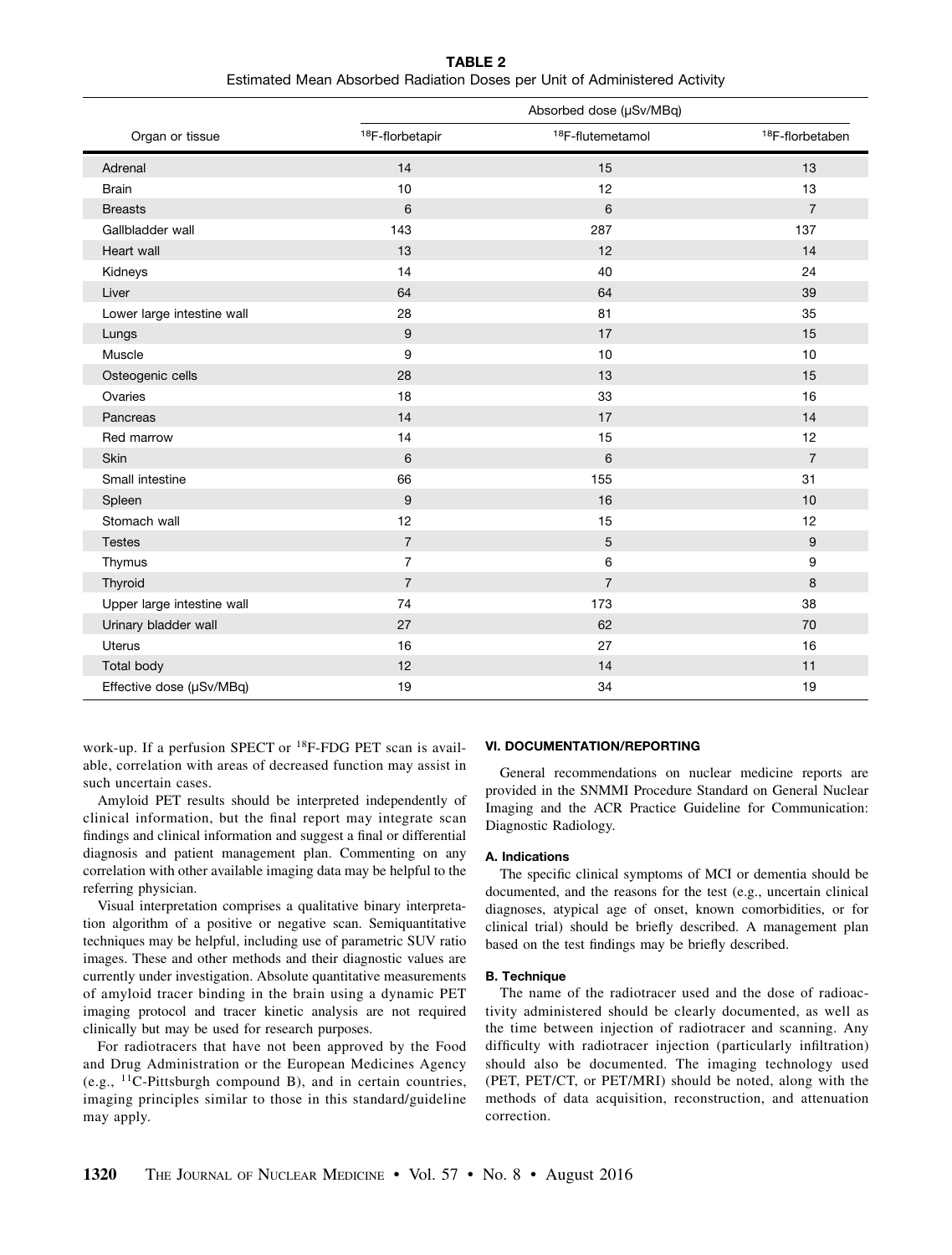## C. Findings

The pattern of radiotracer uptake in the cerebellum should be discussed, and the degree and location of cerebral atrophy (if present) should be described. If there is a loss of gray–white matter differentiation, the affected lobes should be noted. Any areas in which cerebral cortical uptake is more intense than white matter uptake should be noted.

#### D. Impression

Amyloid PET scanning depicts  $A\beta$  deposition in the brain, but it is critically important to note that a scan positive for  $A\beta$ deposition is not in itself indicative of AD. Positive findings can occur in non-AD forms of dementia (e.g., dementia with Lewy bodies) and other neurologic diseases and can also occur in older subjects without cognitive impairment. Also, a positive amyloid PET result does not exclude other coexistent disorders (e.g., AD plus progressive supranuclear palsy). Negative results indicate patients who are unlikely to have AD at the time of imaging. Negative results among MCI patients also indicate that they are unlikely to advance to AD dementia. However, negative results do not exclude the presence of a non-AD dementing illness.

The impression should state clearly whether the scan demonstrates moderate or frequent  $\mathbf{A}\mathbf{\beta}$  deposition in the cerebral cortex (positive result) or no evidence of significant  $\text{A}\beta$  deposition (negative result). An alternative would be stating that the scan demonstrates or does not demonstrate significant A $\beta$  deposition. Also, an acceptable statement may be that the findings are consistent with the presence or absence of significant  $\overrightarrow{AB}$  deposition. If the scan is indeterminate and inconclusive, this needs to be stated along with possible reasons, such as low counting rate, head motion during imaging, unexpected focal lesion, cortical atrophy, or other difficulties. The impression should not include statements such as "the scan is diagnostic of Alzheimer disease."

## VII. EQUIPMENT SPECIFICATION

Amyloid PET scans may be acquired on PET, PET/CT, or PET/ MR systems from various manufacturers. The newest-generation scanners typically offer the best image resolution and differentiation of gray matter from white matter. Adequate knowledge of the technique and equipment used is required for good quality and to avoid artifacts. For A $\beta$  brain scans, a dedicated head holder is important for positioning the head and limiting its motion. If a PET/CT or PET/MR system is not used, attenuation correction using an attenuation source or calculated attenuation correction must be used. All PET scanners need to undergo periodic quality control tests per manufacturer specifications and pass certification requirements. The SNMMI Procedure Standard on General Imaging provides more specific recommendations.

# VIII. QUALITY CONTROL AND IMPROVEMENT, SAFETY, INFECTION CONTROL, AND PATIENT EDUCATION CONCERNS

The SNMMI Procedure Standard on General Imaging provides general recommendations.

Standard quality controls for every system have to be maintained per manufacturer specifications. Locally developed policies and procedures related to quality, patient education, infection control, and safety should be followed. Visual inspection is mandatory to ensure the quality of the radiotracer, which should not have any precipitation or haziness. Dose calibrator quality

control should be performed at regular intervals. A dose assay of the syringe should always be performed before and after injection. The injection site should be imaged to ensure absence of dose infiltration either systematically or when a study appears noisy or shows an unexpectedly poor counting rate. This imaging option can be determined by individual sites.

Quality control standards need to be assessed to avoid misinterpretations resulting from poor image quality due to a low-count study (from poor labeling or dose infiltration), brain atrophy, bone marrow uptake in the skull, head motion, or poor head positioning.

Patient safety can be of particular concern for patients with dementia, who are often unsteady or osteoporotic or can injure themselves because of cognitive difficulties. Patients should be assisted carefully when walking in the imaging department and when getting on and off the imaging equipment. Obstacles in the room should be minimized. Sharp, unstable, or otherwise dangerous objects should be kept out of the reach of patients. When patients are being restrained on the bed or in a head holder, they should be provided with frequent explanations and reassurance to help prevent fear or resistance. Imaging of the head is optimal when the cerebrum and cerebellum are fully in the center of the axial field of view.

Sedation may be given after radiotracer injection if needed to minimize head motion, but—if the patient has cognitive impairment or dementia—only after careful medical evaluation. Sedated patients will need closer monitoring during and after the study until the effects have worn off. Sometimes paradoxic activation occurs in elderly patients. However, sedation should be avoided in elderly patients as much as possible.

Patients may have difficulty understanding the reason for the procedure. A family member or guardian can sometimes assist communication and compliance with instructions during the examination.

The risk of adverse events caused by the radiotracer is typically low, at less than 2%, and may include headaches, nausea, dizziness, flushing, increased blood pressure, musculoskeletal pain, or an injection site reaction. The individual package inserts provide full side effect profiles.

#### IX. RADIATION SAFETY IN IMAGING

It is the position of SNMMI that exposure of patients to ionizing radiation should be at the minimum level consistent with obtaining a diagnostic examination (see the SNMMI Procedure Standard on General Imaging). Currently approved amyloid PET tracers offer a reasonable compromise between radiation exposure following ALARA (as low as reasonably achievable) principles and image quality. The radiation exposure from an amyloid PET study—at about 4–7 mSv—is within the range of commonly performed imaging studies. Radiation dosimetry estimates in humans have been evaluated in pilot studies for <sup>18</sup>F-florbetapir and <sup>18</sup>F-flutemetamol ( $13,14$ ), as well as in the  $^{18}F$ -florbetapir (15) and  $^{18}F$ -flutemetamol clinical trials. Florbetaben dosimetry has been previously published (16).

# X. ACKNOWLEDGMENTS

The Committee on SNMMI Procedure Standards consists of the following individuals: Kevin J. Donohoe, MD (Chair) (Beth Israel Deaconess Medical Center, Boston, MA); Bennett S. Greenspan, MD, MS (Medical College of Georgia/Augusta